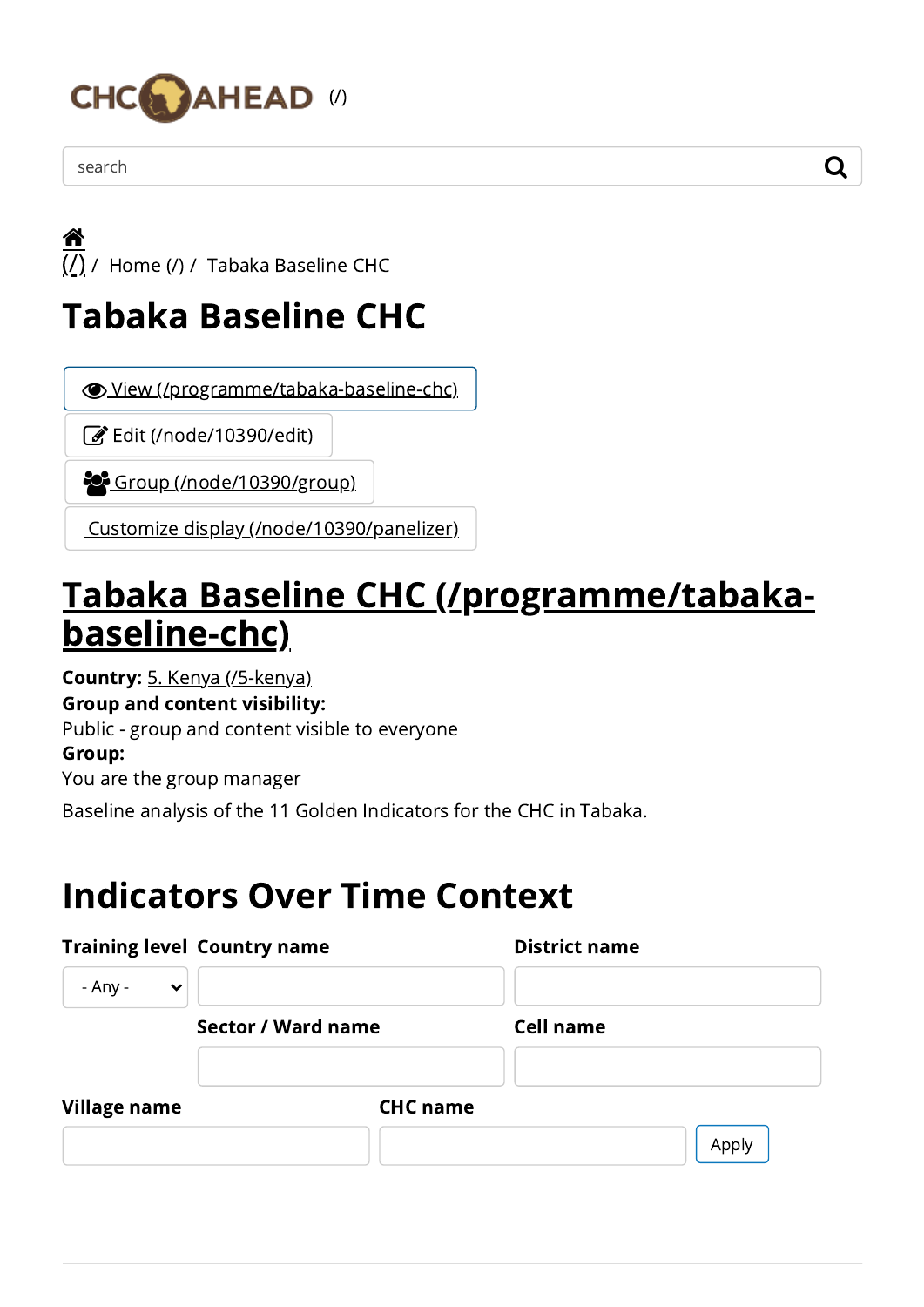

 $\mathbf{F}^{\top}$ 



Number of Housholds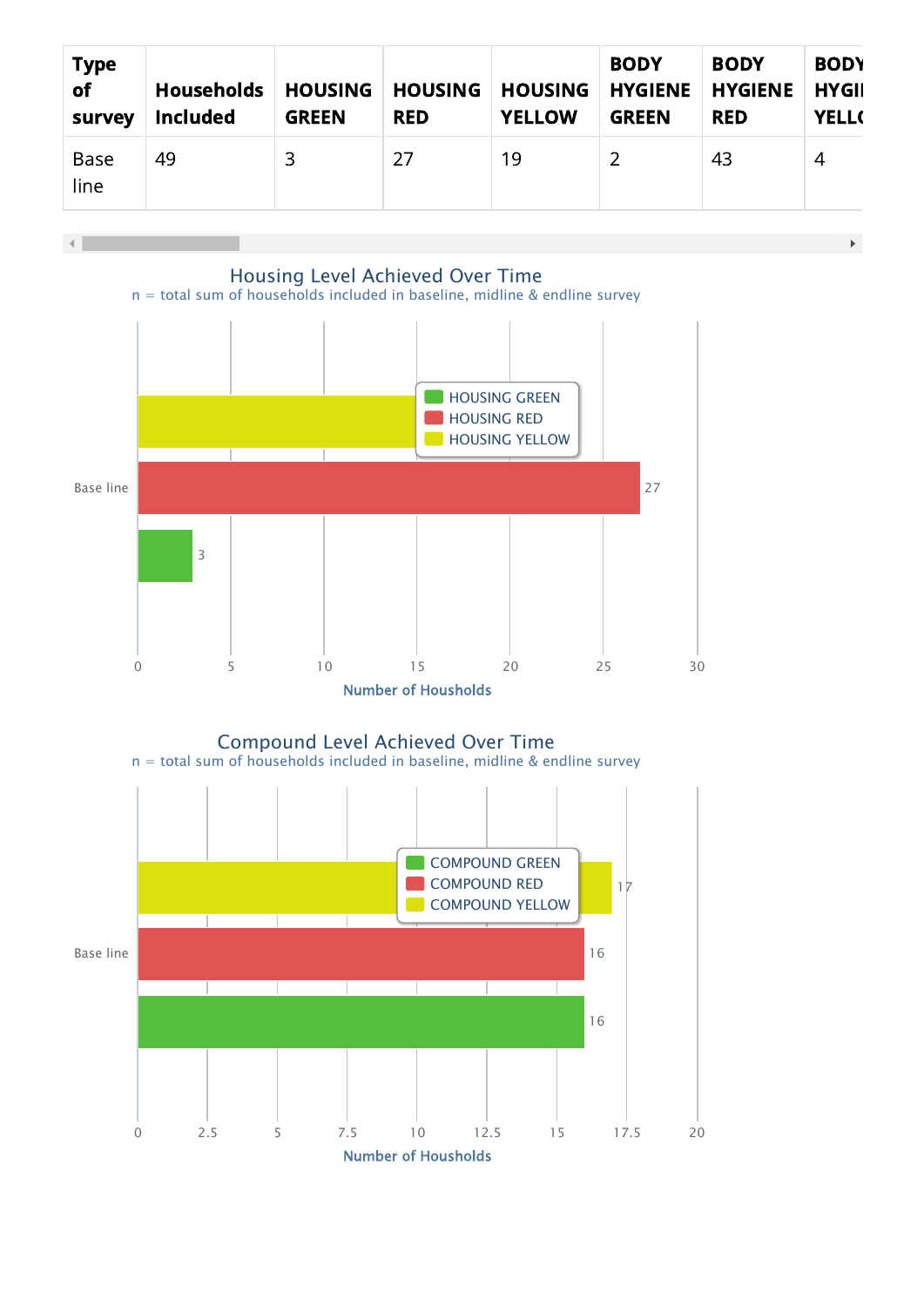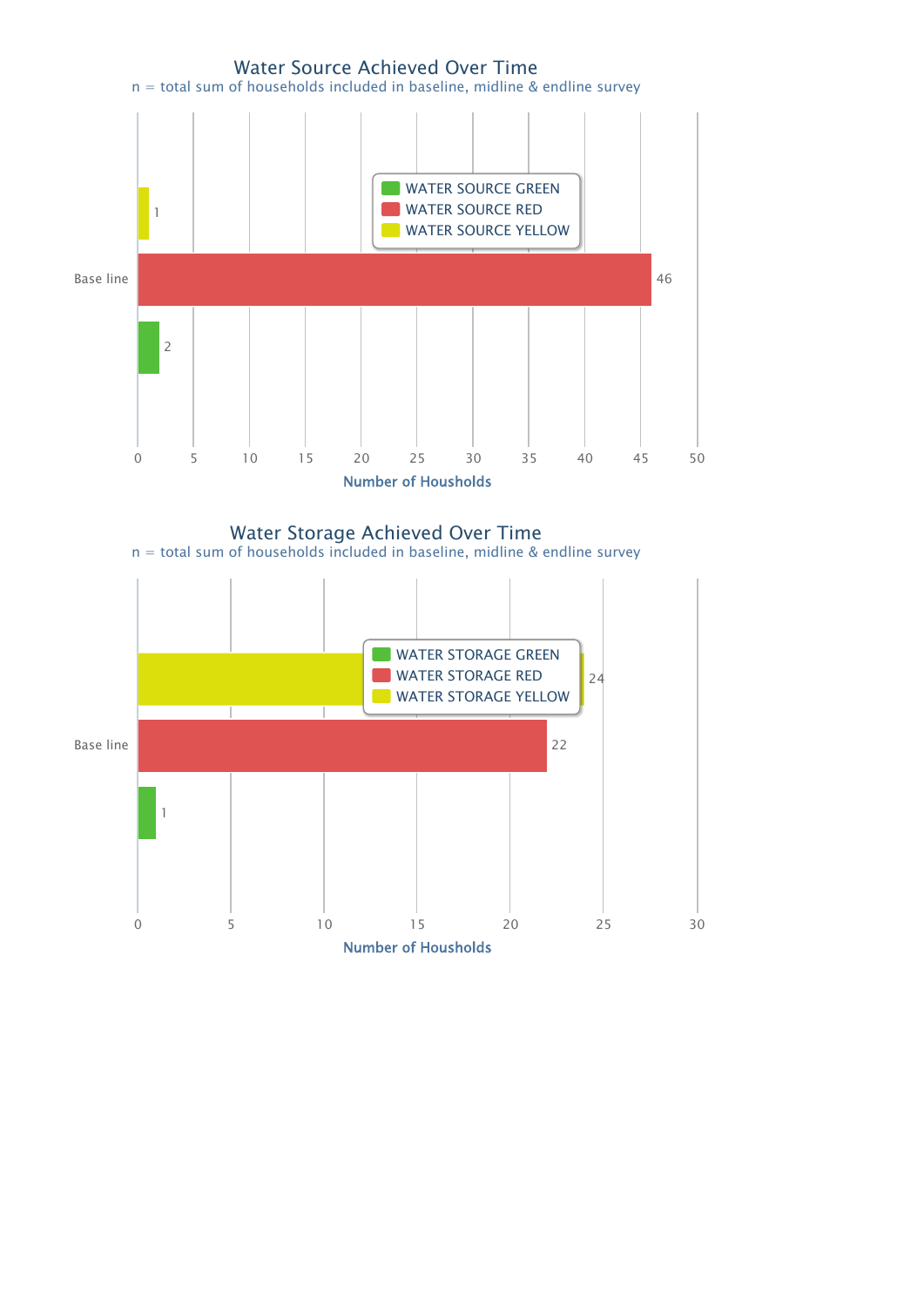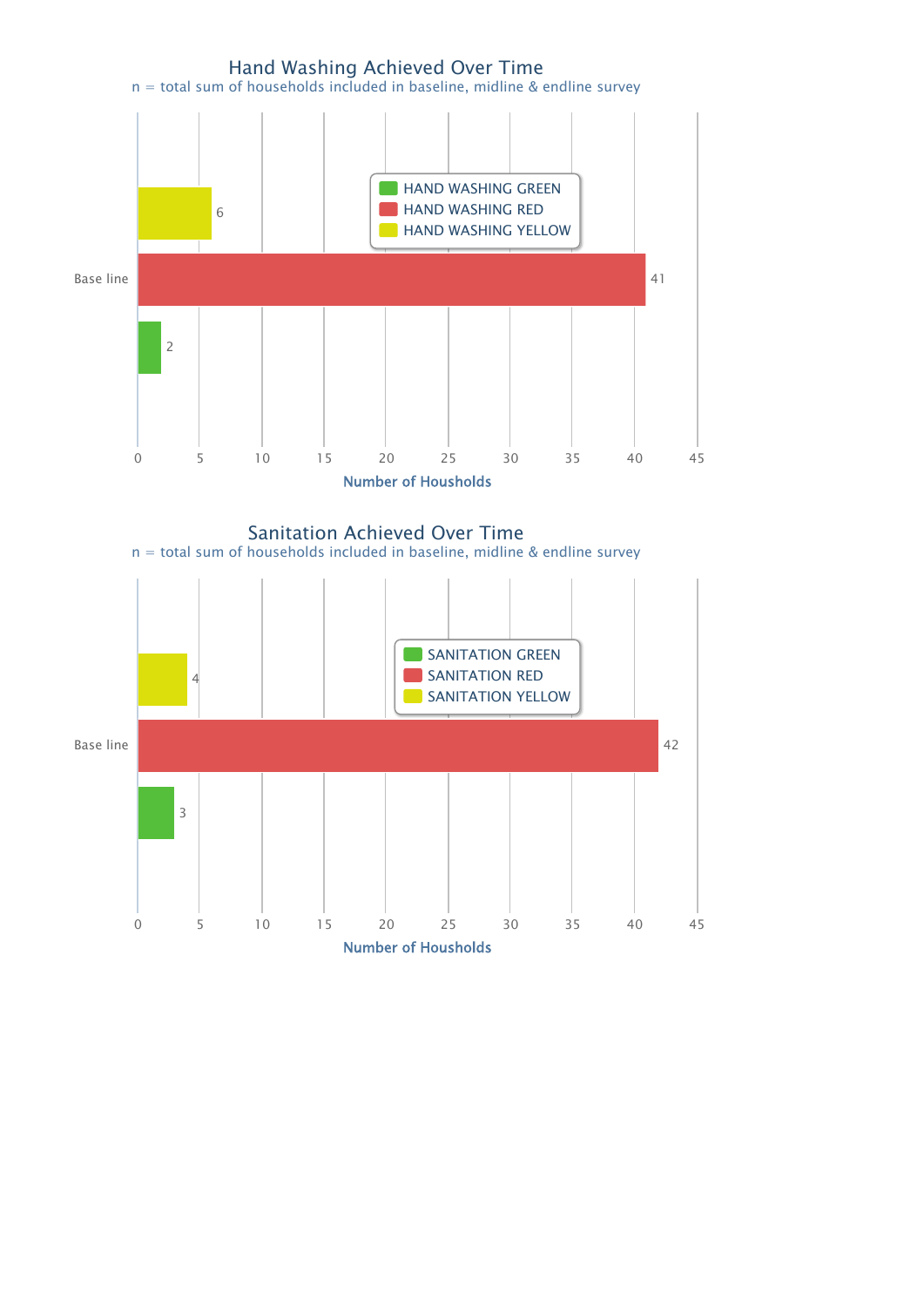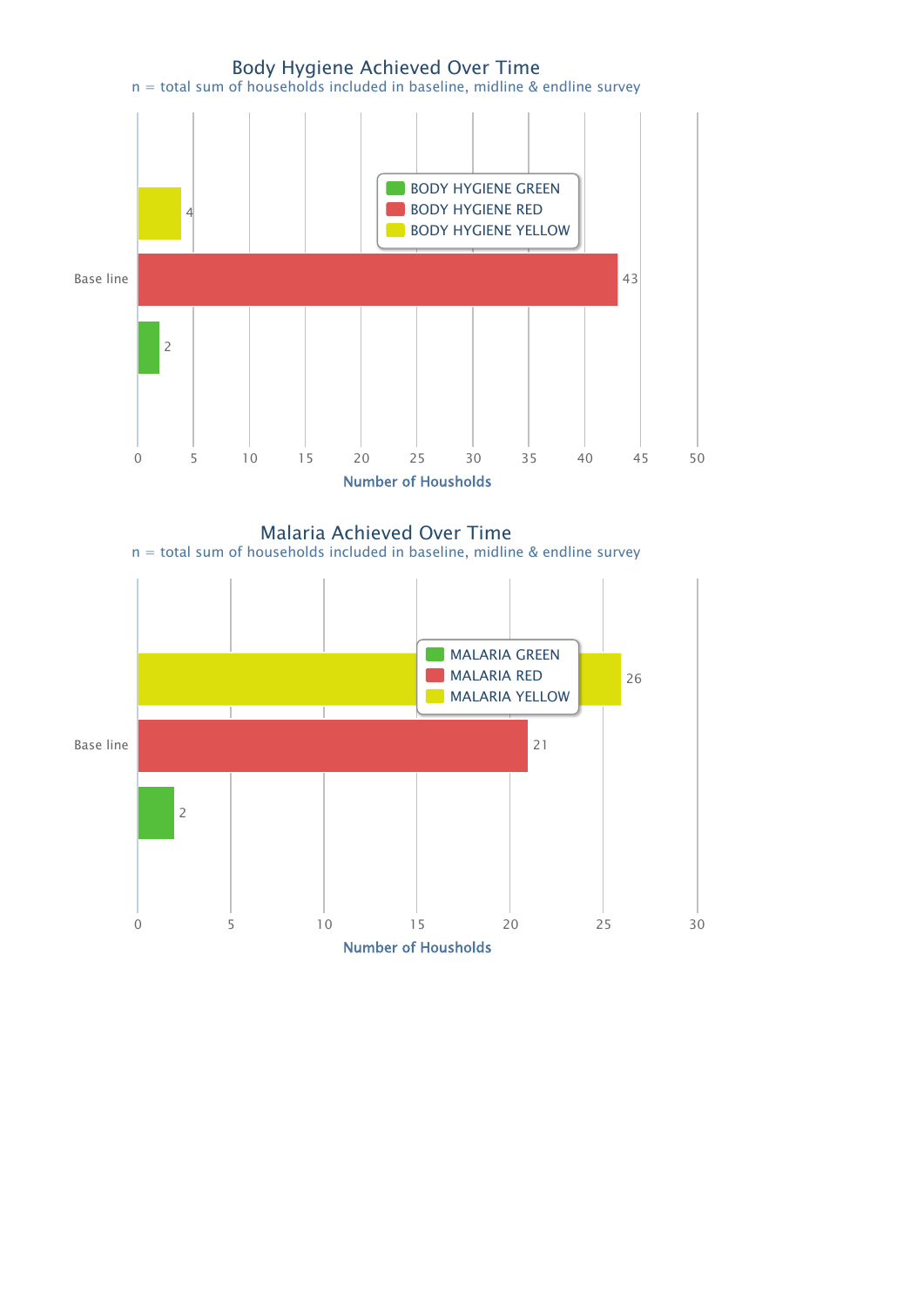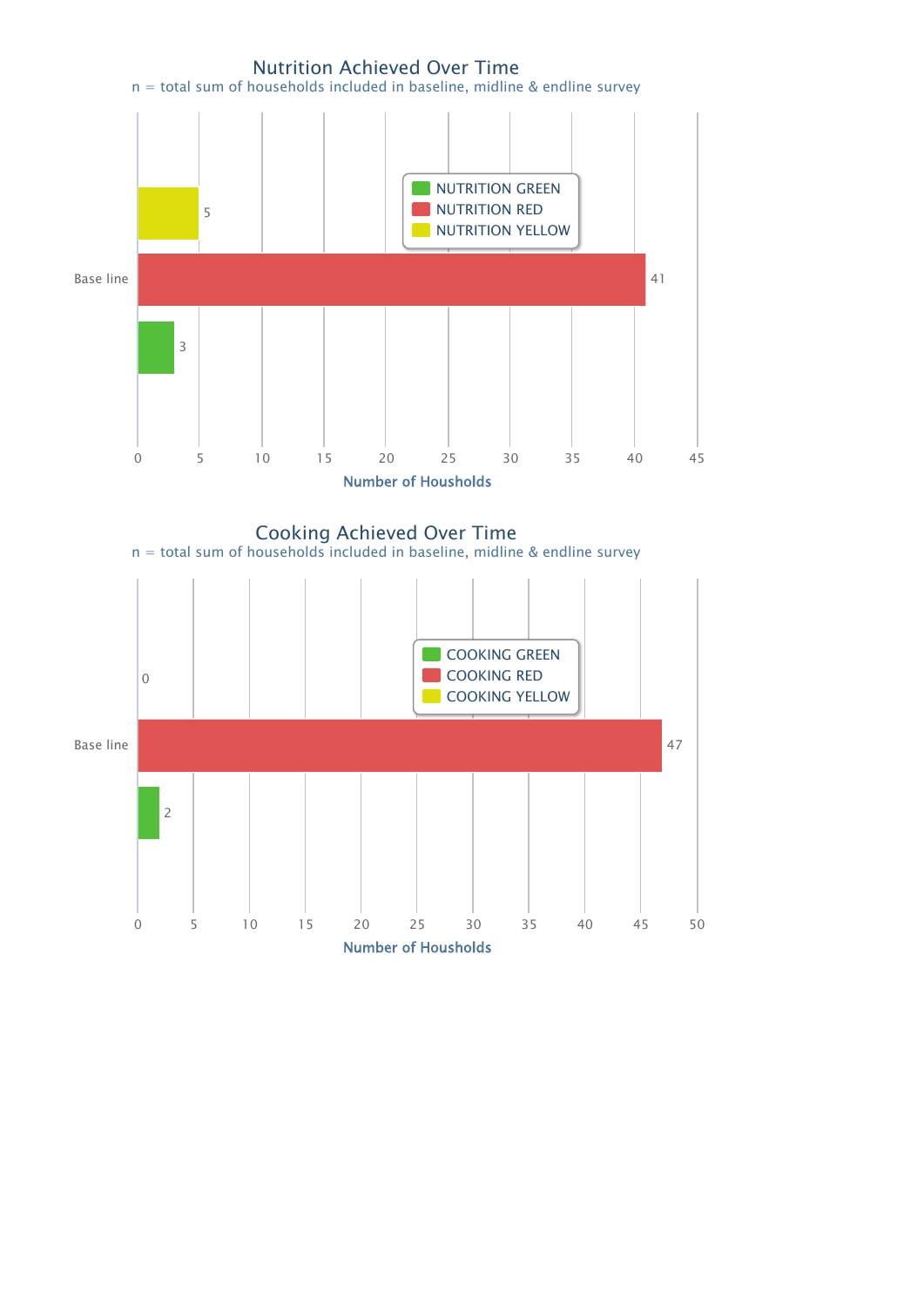

## Indicator Proportions

| Type of survey Training level Country name |           |              |                      |       |
|--------------------------------------------|-----------|--------------|----------------------|-------|
| Base line<br>$\checkmark$                  | $- Any -$ | $\checkmark$ |                      |       |
|                                            |           |              | <b>District name</b> |       |
| <b>Sector / Ward name</b>                  |           |              | <b>Cell name</b>     |       |
| <b>Village name</b>                        |           |              | <b>CHC</b> name      |       |
|                                            |           |              |                      | Apply |

| <b>Type</b><br>of<br>survey | <b>Households</b><br><b>Included</b> | <b>HOUSING</b><br><b>GREEN</b> | <b>HOUSING</b><br><b>RED</b> | <b>HOUSING</b><br><b>YELLOW</b> | <b>BODY</b><br><b>HYGIENE</b><br><b>GREEN</b> | <b>BODY</b><br><b>HYGIENE</b><br><b>RED</b> | <b>BODY</b><br><b>HYGII</b><br><b>YELL(</b> |
|-----------------------------|--------------------------------------|--------------------------------|------------------------------|---------------------------------|-----------------------------------------------|---------------------------------------------|---------------------------------------------|
| <b>Base</b><br>line         | 49                                   | 3                              | 27                           | 19                              |                                               | 43                                          | 4                                           |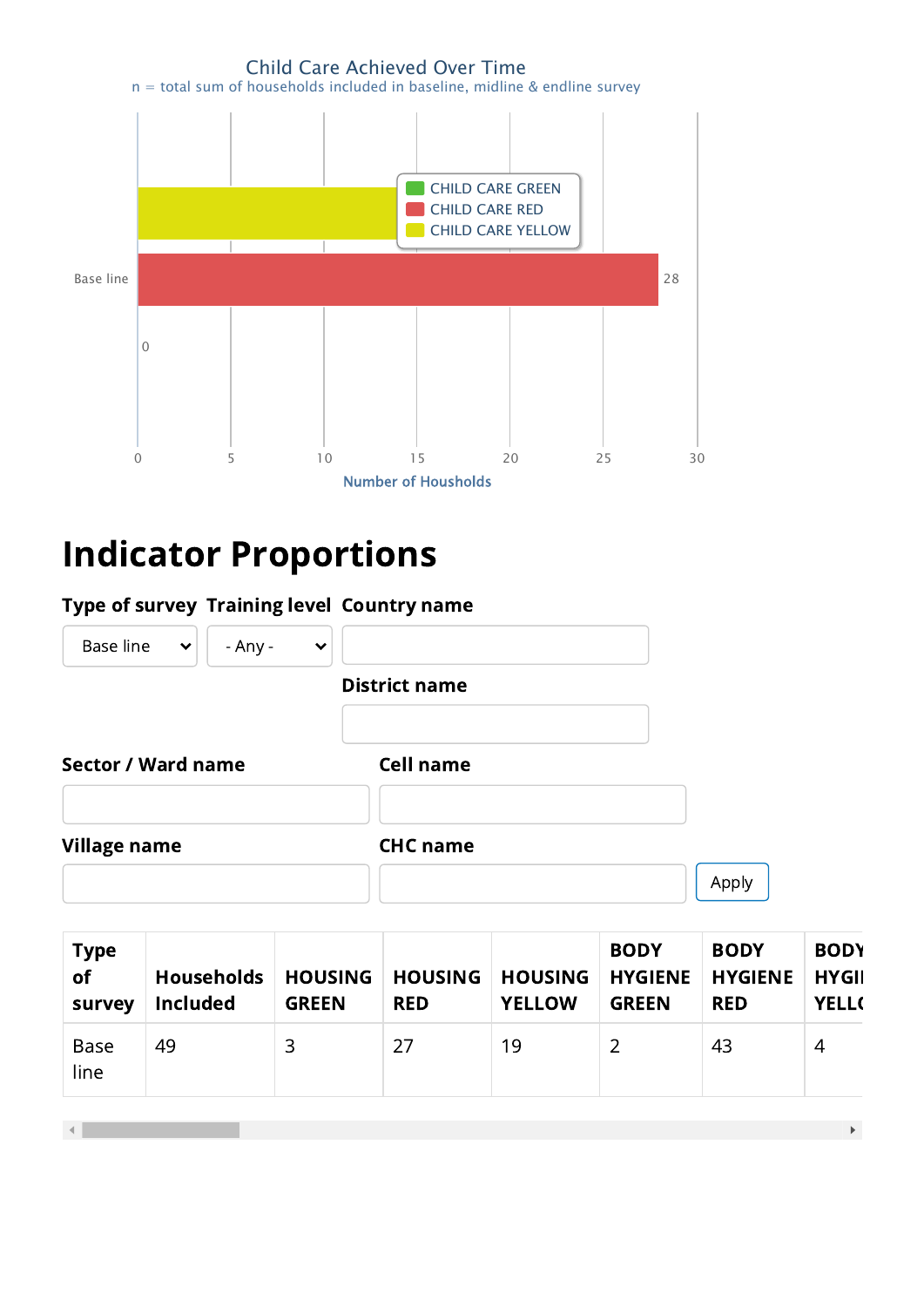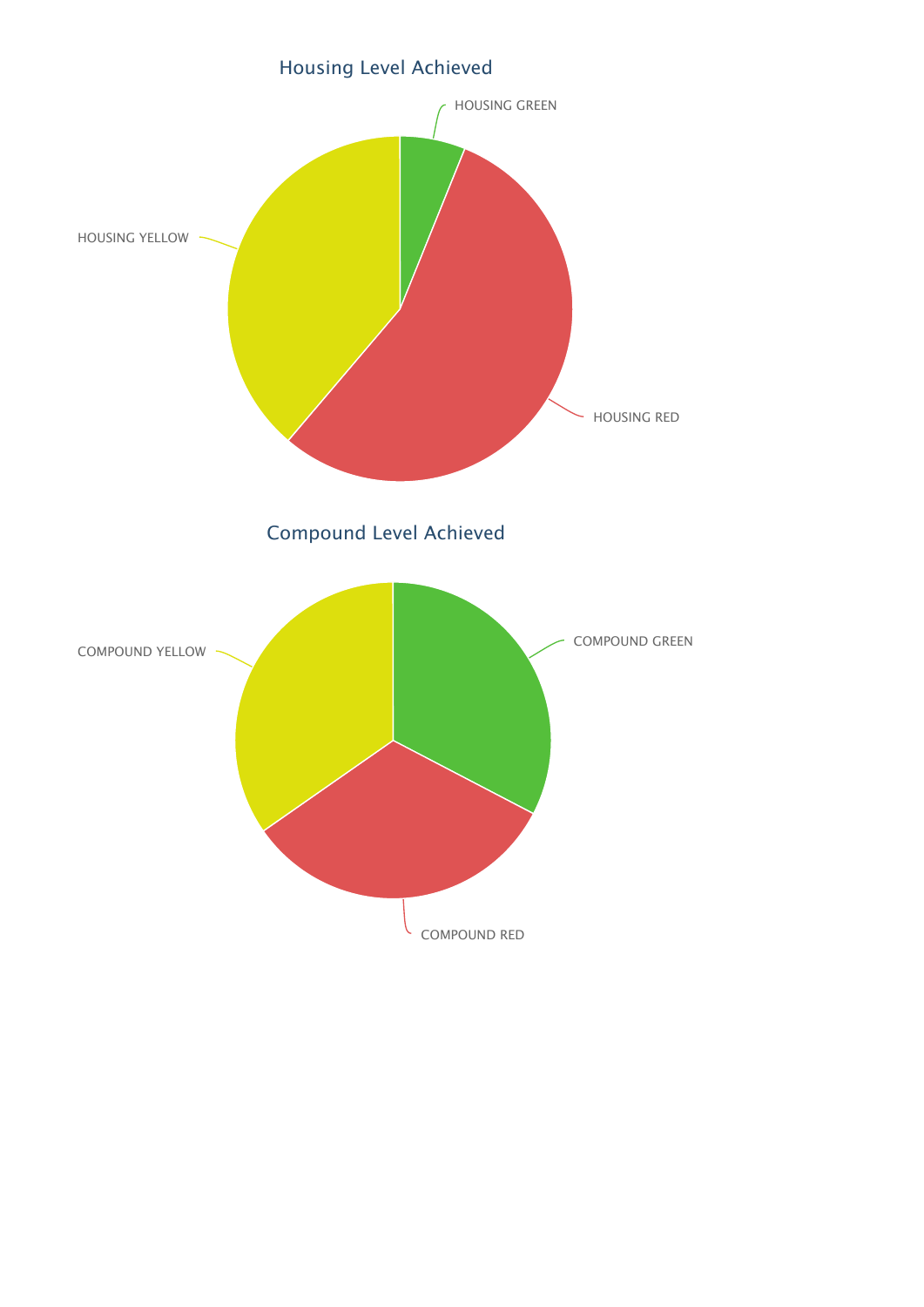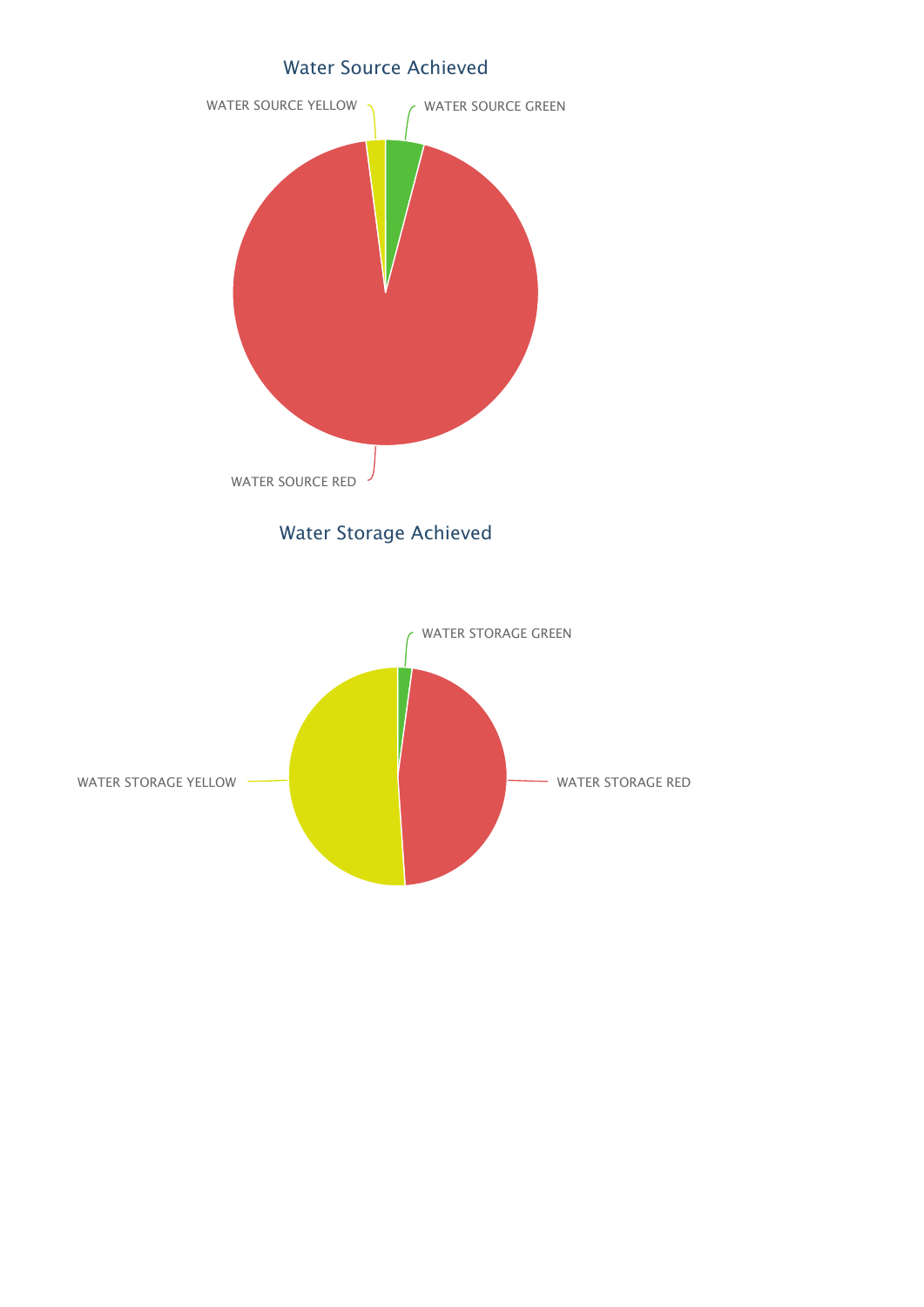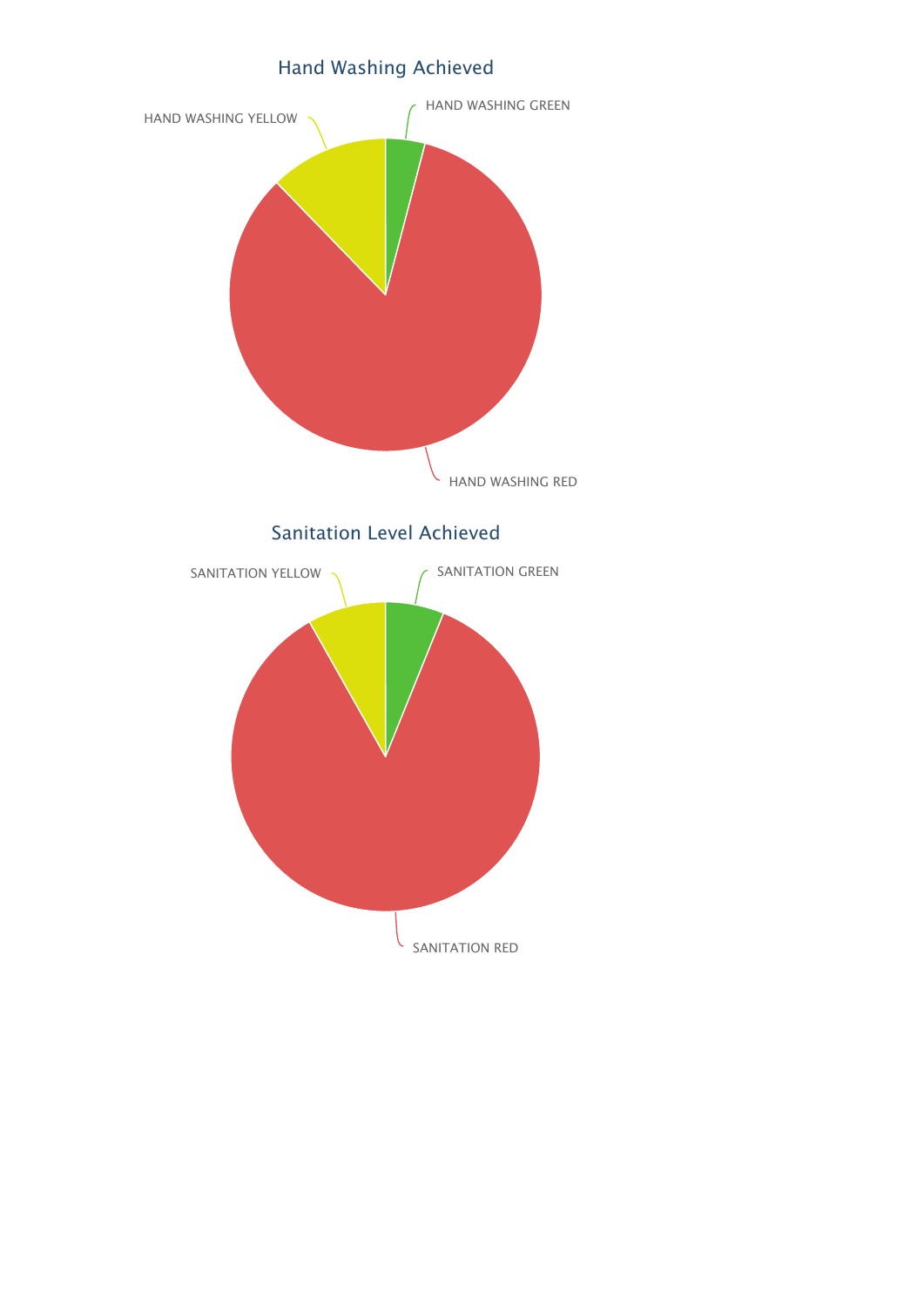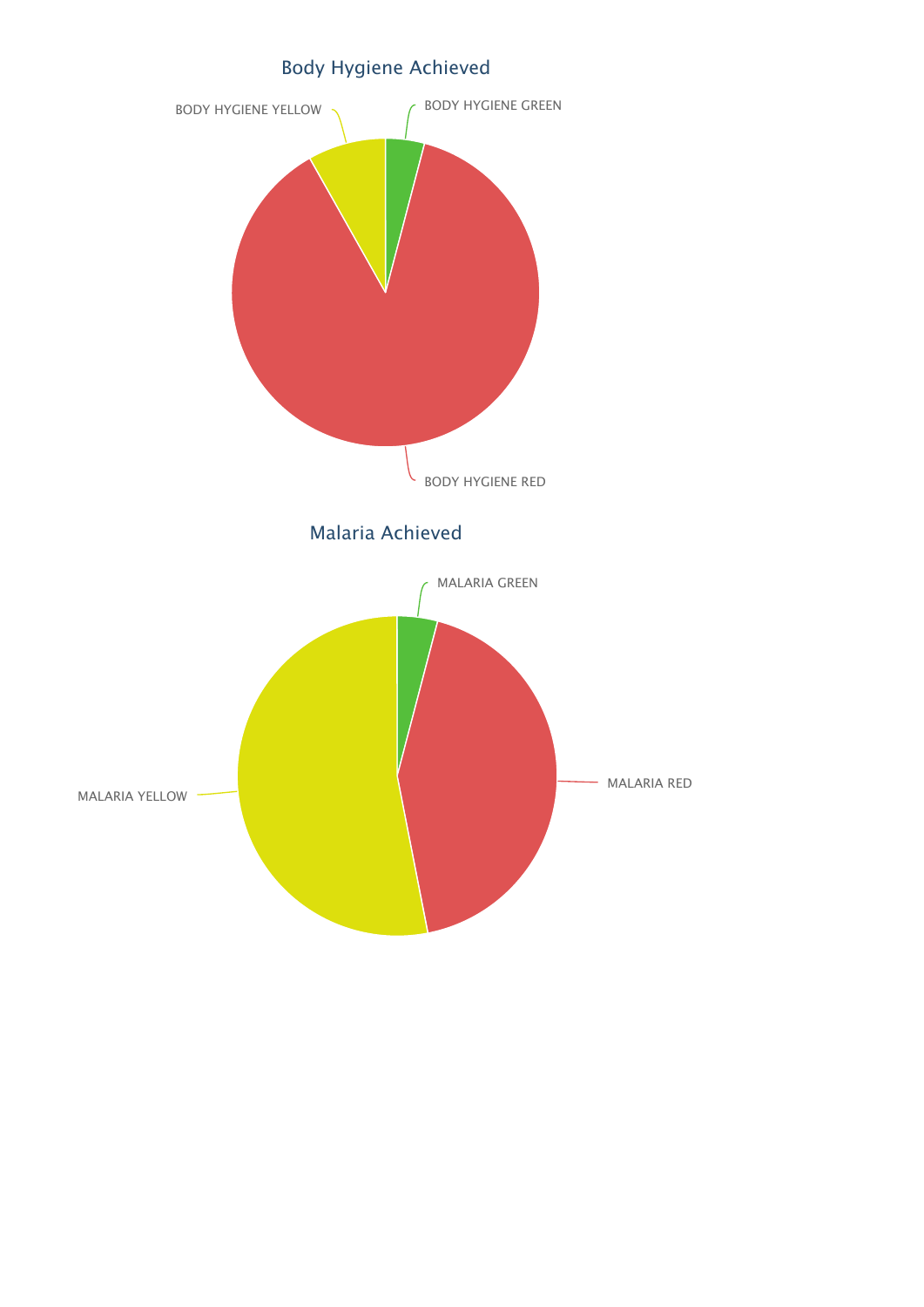